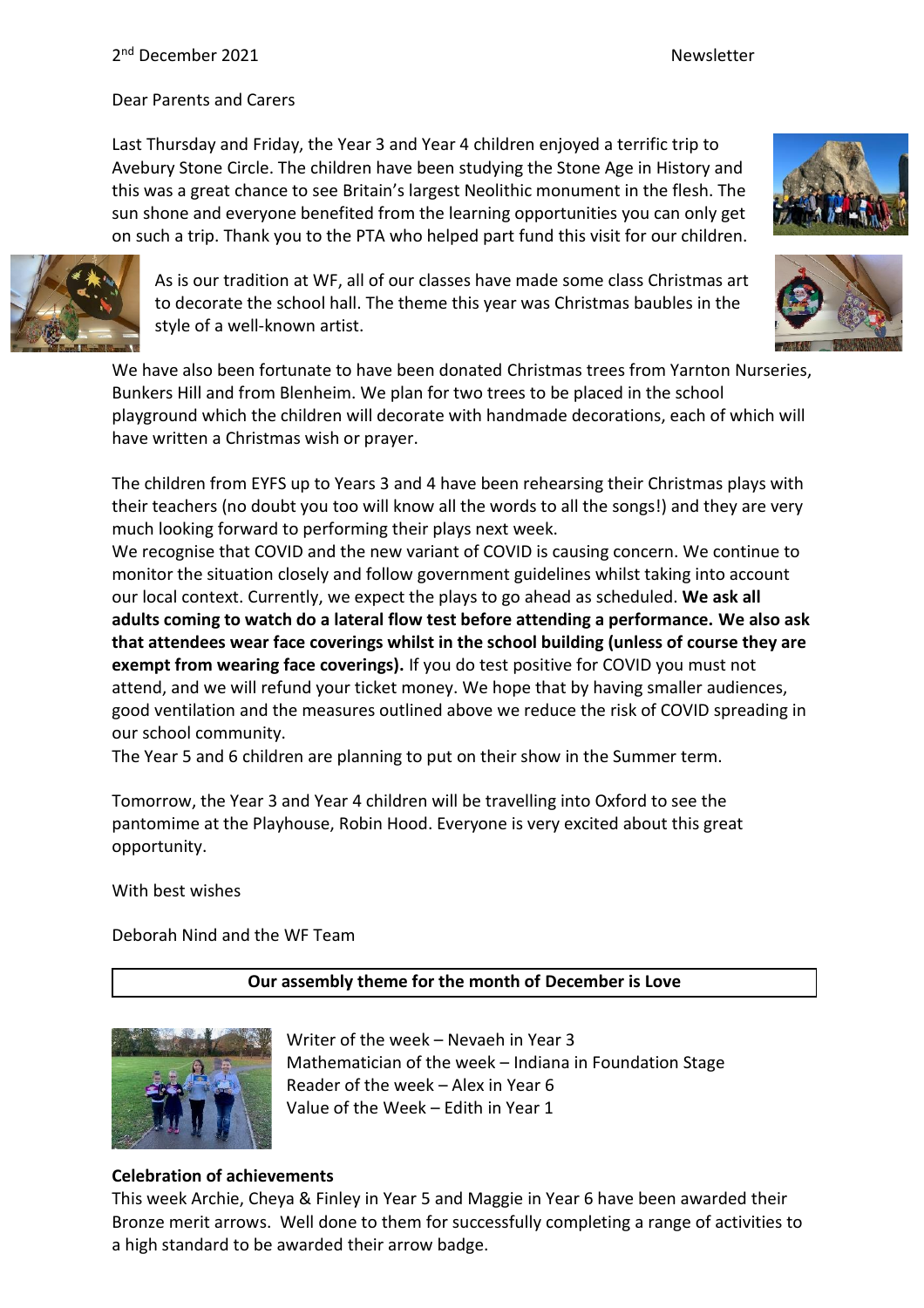Congratulations to the following children who have reached their 75 nights of reading at home: Tilly, Oscar WJ, & Simon in Nightingales. Alex in Kingfishers. Edith & Laura in Swallows. Zachary in Red Kites. Annabel, Isla, Tymek, Anelie, Martha, Ben & Harry in Kestrels. Claire in Peregrine Falcons. Georgie in Sky Larks.

Congratulations to the following children who have reached their 50 nights of reading at home: Yasmeena, Jaya & Ruari in Nightingales. Ruby, Isabella & Teddy in Kingfishers. Arthur in Swallows. Henry in Owls. Charlie L, Selina, Maxim, Georgia, Hollie & Toby. Alex in Sky Larks. Congratulations to the following children who have reached their 25 nights of reading at home: Tegan in Nightingales.

#### **Attendance**

School starts at 8:45am, can you please make sure your child is in class by 8:45am. **EVERY SCHOOL DAY COUNTS!**

There are only 190 statutory school days in one year and 175 days (weekends and school holidays) available to use for holidays. Parents should avoid taking their children out of school during term time in order to go on holiday.

| <b>Class</b>      | Attendance for 22.11.21 - 26.11.21 |
|-------------------|------------------------------------|
| Eagles            | 91.74%                             |
| Kestrel           | 93.96%                             |
| Kingfishers       | 98.33%                             |
| Nightingales      | 95.70%                             |
| Owls              | 90.20%                             |
| Peregrine Falcons | 91.95%                             |
| <b>Red Kites</b>  | 98.57%                             |
| Robins            | 100%                               |
| Sky Larks         | 81.54%                             |
| <b>Swallows</b>   | 98.05%                             |
| Wrens             | 94.22%                             |
| Total             | 93.84%                             |

#### Christmas Play Dates

| 07.12.2021 | Key Stage 1 Christmas Play at 10am                      |
|------------|---------------------------------------------------------|
| 07.12.2021 | Lower Key Stage 2 (Year 3 & 4) Christmas Play at 1.45pm |
| 08.12.2021 | Key Stage 1 Christmas Play at 10am                      |
| 08.12.2021 | Lower Key Stage 2 (Year 3 & 4) Christmas Play at 5.00pm |
| 09.12.2021 | Foundation Stage Christmas Play at 9.45am               |
| 09.12.2021 | Key Stage 1 Christmas Play at 2pm                       |
| 09.12.2021 | Lower Key Stage 2 (Year 3 & 4) Christmas Play at 5.00pm |

#### **Christmas Play Tickets**

Christmas play tickets for the plays are available to purchase at the office, please do come and collect your tickets if you have not already done so. Tickets are £2.50 each purely to cover the cost of hiring lights and play licences.

**Every child has an allocation of 2 tickets each, this year we are reducing the numbers in the audience but have increased the number of performances, so every parent will have the opportunity watch their child's play, this is due to Health & Safety guidelines and entrance is strictly ticket only.**

**Children's Christmas Shopping Day**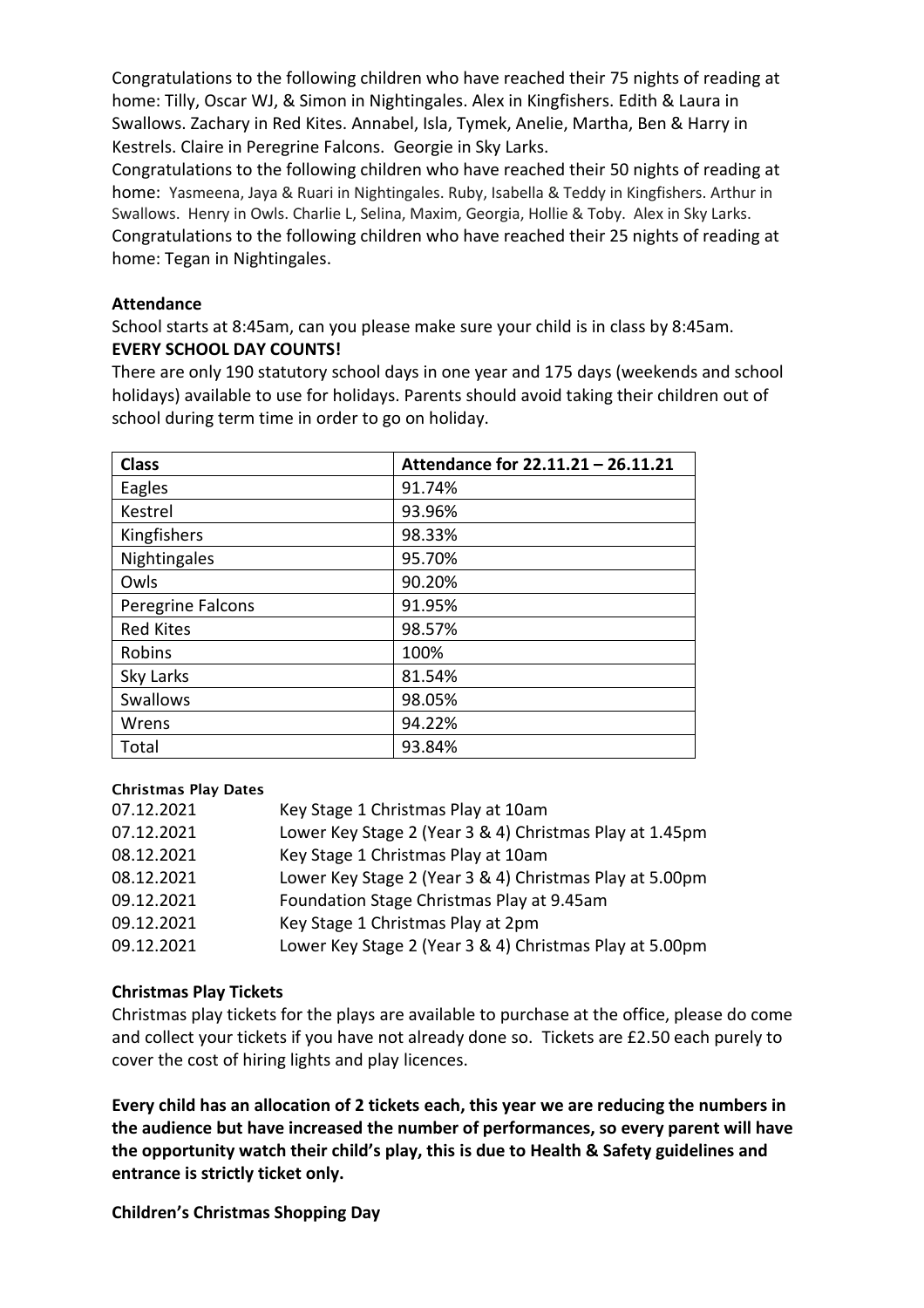Each year we hold two non-uniform days on the Fridays leading up to Christmas to support this event, we have had the first non uniform day and the **2nd Non-uniform Day is tomorrow (in exchange for a male gift)** 

On each of these non-uniform days we ask for the children to bring in a gift suitable for a parent, carer, sibling, grandparent or anyone they decide they want to buy for. We have asked for it to be male and female gifts however chocolates, biscuits, sweets are ideal! Other ideas include items such as toiletries, socks, mugs, gloves, games...anything you would like to receive. (no alcoholic gifts please!) These are to be brought into their classrooms and will then be checked, sorted and stored until the shopping event. Please can we ask that these are new, unopened and in date where applicable.

## **Shopping Day: Tuesday 14th December**

On the actual shopping day, we ask for your child to bring in £2 and to hand to their teacher, please put it in an envelope with their name on if possible, to avoid cash handling. This allows them to buy 2 gifts for whoever they choose. They will choose their gifts from a class selection and they will then wrap and label their gifts to come home with them. We hope this answers some questions but if not please email williamfletcherschoolpta@gmail.com The children thoroughly enjoy choosing the gifts themselves, the wrapping and the surprise for the recipients.

#### **Key dates:**

**Friday 3rd December** - non-uniform day in exchange for a male gift **Tuesday 14th December** - Christmas Shopping Day **Wednesday 15th December** - Class Christmas Parties **Thursday 16th December** - Christmas School Lunch **Friday 17th December** - Carol Service for Key Stage 1 & 2

## **PTA Raflle**

Do you know of anyone or a business that would be willing to donate a prize for our raffle? Even a bottle of wine or box of biscuits/chocolates would be amazing.

We are planning a raffle to be held at the Christmas plays next week (fingers crossed the usual lucky bucket too)

If you feel you have something you'd be willing to donate please leave in the school reception or email us at [williamfletcherschoolpta@gmail.com](mailto:williamfletcherschoolpta@gmail.com) and we can arrange collection.

## **Message from Eynsham Rotary Club**

Santa and his sleigh with elves will be at Yarnton village hall carpark on Tuesday  $7^{\rm th}$ December at 5pm till 7pm. music and lights.

## **Parenting Smart Website**

Please see link below for a new Parenting Smart website – it is a free online resource featuring practical advice and tried and tested tips for parents and carers of primary school age children.

[https://parentingsmart.place2be.org.uk/?utm\\_source=Sprint1&utm\\_medium=email&utm\\_c](https://parentingsmart.place2be.org.uk/?utm_source=Sprint1&utm_medium=email&utm_campaign=parenting-smart) [ampaign=parenting-smart](https://parentingsmart.place2be.org.uk/?utm_source=Sprint1&utm_medium=email&utm_campaign=parenting-smart)

#### **Free Mental Health Awareness course for Parents & Carers**

In partnership with the Mental Wealth Academy, Oxfordshire Youth is delivering online Mental Health Awareness Training for Parents and Carers of young people. The training happens monthly and it's FREE for Oxfordshire residents\*. The session primarily considers the mental health of adolescents and young adults, aiming to help parents and carers to: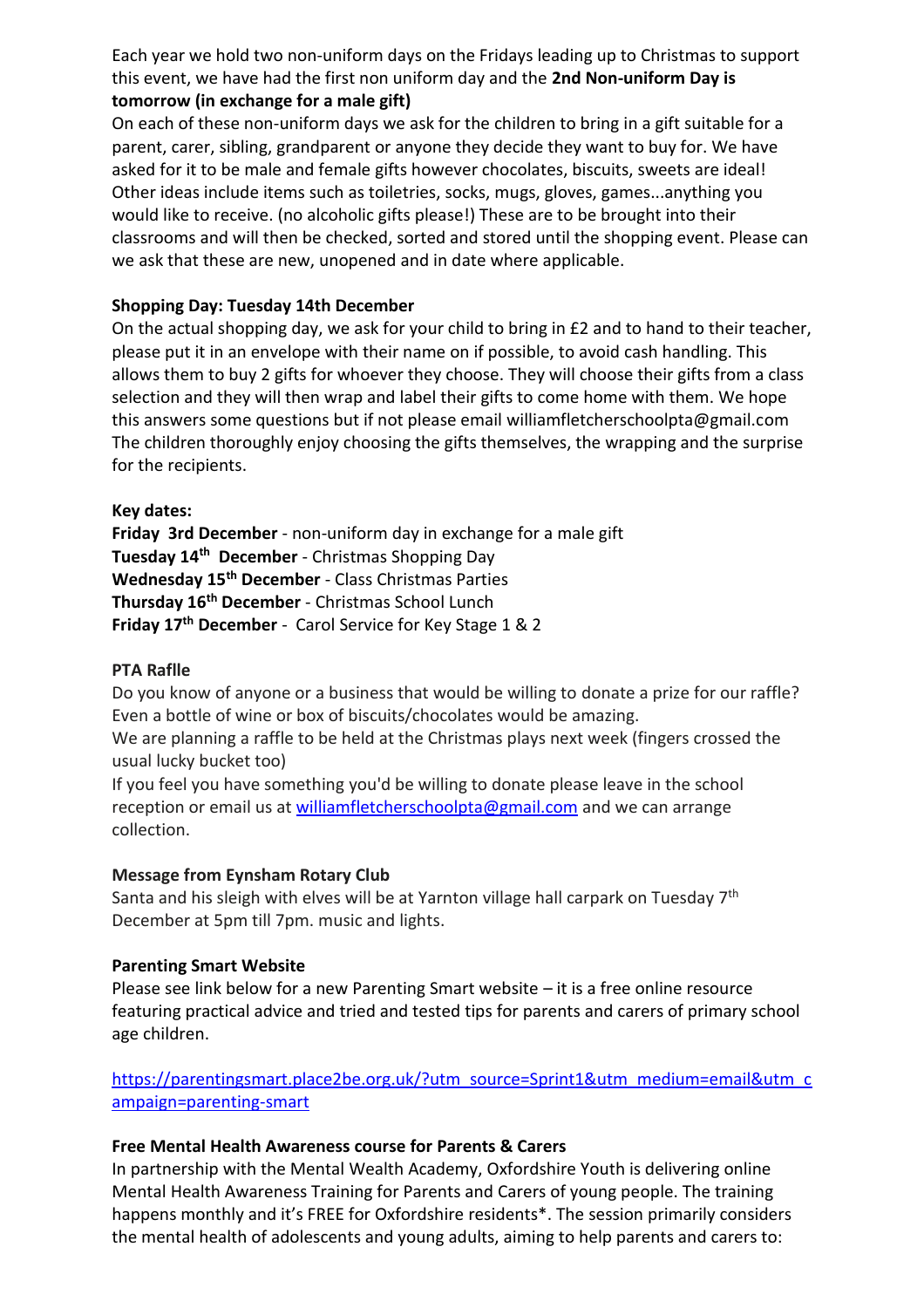• Identify emotional distress

• Know where, and how, to signpost children and young people if you, or they, have a concern

• Learn practical strategies to help with listening to, and supporting, children and young people

• Develop your understanding of the wide range of factors and variables that can impact on children and young people's mental health

• Feel more confident and less fearful having 'the conversation' with your child or young person

The session lasts 1.5 hours and includes presentations and group work, providing the opportunity to speak with other parents and carers about young people's mental health. Since the launch of the training, Oxfordshire Youth has received extremely positive feedback by the attendees. The evaluation forms that Oxfordshire Youth asks attendees to complete, show that parents and carers have improved their confidence, knowledge and understanding around young people's mental health. 100 % of the attendees would recommend this training to others. For further information, booking or to check the dates of these sessions, please click on the link below:

## https://www.eventbrite.co.uk/ o/oxfordshire-youth-12478648335

\*In order to receive tickets for free, Oxfordshire residents need to use the first part of their postcode as the promo code (e.g: OX4) when purchasing the tickets online

## **Together Time is a Sensory & Massage Classes for under 3's**

They are offering group classes, 1:1 private group & personalised massage routines & party packages. Please emai[l togthertimeoxfordshire@gmail.com](mailto:togthertimeoxfordshire@gmail.com) for further information.

## **Forthcoming Dates**

| December 2021                                |                                                                |
|----------------------------------------------|----------------------------------------------------------------|
| 03.12.2021                                   | Non Uniform Day in exchange for a male gift (for the Christmas |
| Shopping Event)                              |                                                                |
| 07.12.2021                                   | Key Stage 1 Christmas Play at 10am                             |
| 07.12.2021                                   | Lower Key Stage 2 (Year 3 & 4) Christmas Play at 1.45pm        |
| 08.12.2021                                   | Key Stage 1 Christmas Play at 10am                             |
| 08.12.2021                                   | Lower Key Stage 2 (Year 3 & 4) Christmas Play at 5.00pm        |
| 09.12.2021                                   | Foundation Stage Christmas Play at 9.45am                      |
| 09.12.2021                                   | Key Stage 1 Christmas Play at 2pm                              |
| 09.12.2021                                   | Lower Key Stage 2 (Year 3 & 4) Christmas Play at 5.00pm        |
| Year 5 & 6 are doing a summer play in term 6 |                                                                |
| 10.12.2021                                   | Learning cards go home                                         |
| 13.12.2021                                   | Learning cards returned to school                              |
| 14.12.2021                                   | Christmas Shopping Day                                         |
| 15.12.2021                                   | <b>Class Christmas Parties</b>                                 |
| 16.12.2021                                   | Christmas School Lunch                                         |
| 17.12.2021                                   | Carol Service for Key Stage 1 & 2                              |
| 17.12.2021                                   | Term 2 ends                                                    |
|                                              | William Fletcher School Term Dates 2021/2022                   |

**Term 2**

Tuesday 2<sup>nd</sup> November to Friday 17<sup>th</sup> December Monday 1st November INSET Day

#### **Term 3**

Wednesday 5<sup>th</sup> January to Friday 18<sup>th</sup> February

# Tuesday 4<sup>th</sup> January INSET